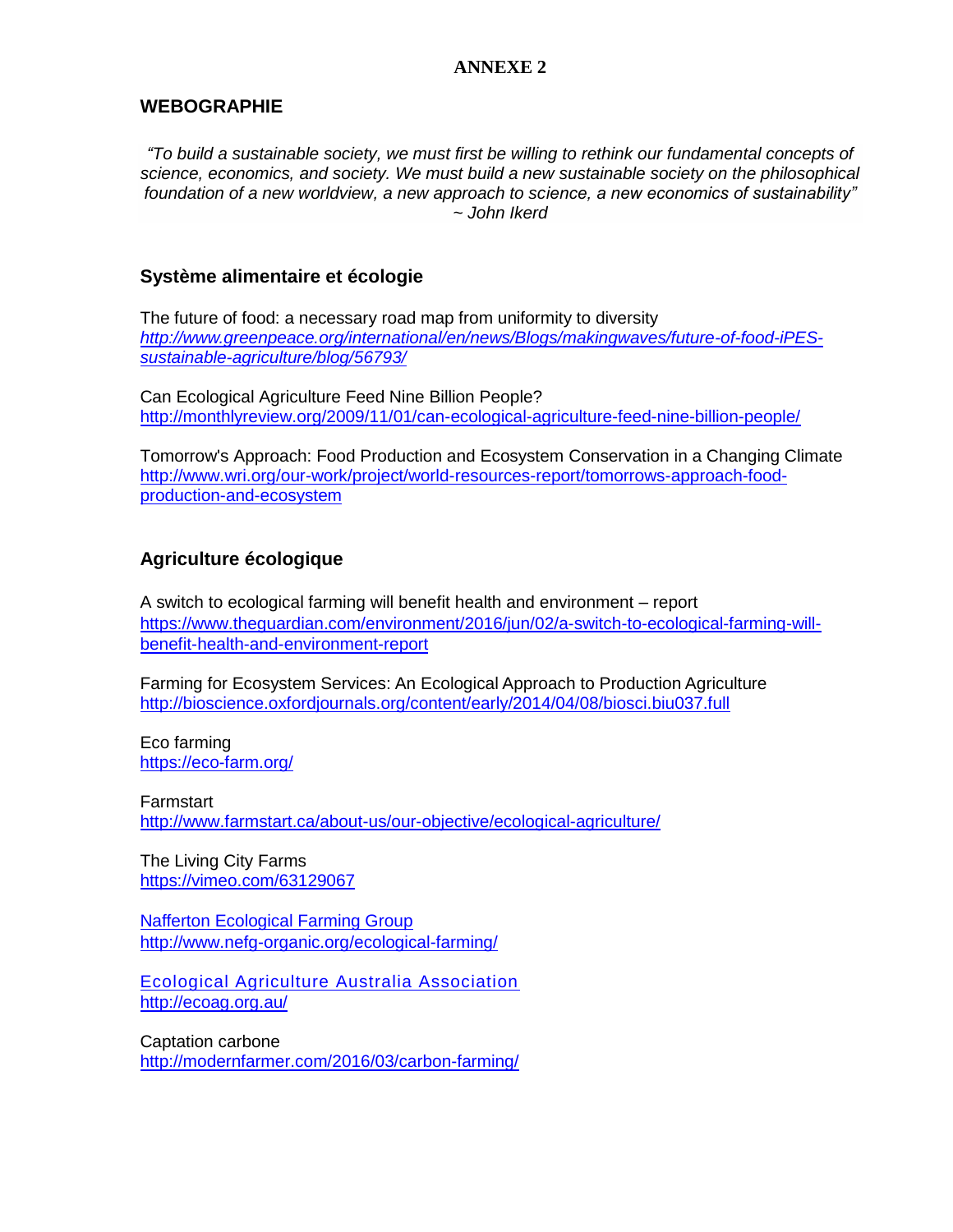### **La permaculture**

*"What permaculturists are doing is (some of) the most important activity that any group is doing on the planet. We don't know what the details of a truly sustainable future are going to be like, but we need options. We need people experimenting in all kinds of ways and permaculturists are one of the critical groups that are doing that".*

*~Dr. David Suzuki, Geneticist, Renowned Environmentalist and Broadcaster*

### **Ressources pratiques pour les jardins collectifs et les micro fermes**

Qu'est-ce que la permaculture – Rosemary Morrow <https://www.youtube.com/watch?v=y6j103TDhMg>

Difference Between Organic Gardening and Permaculture

[http://www.permaculturevisions.com/the-difference-between-organic-gardening-and](http://www.permaculturevisions.com/the-difference-between-organic-gardening-and-permaculture/)[permaculture/](http://www.permaculturevisions.com/the-difference-between-organic-gardening-and-permaculture/)

Mon jardin en permaculture <http://www.monjardinenpermaculture.fr/>

### **Projets périurbains et ruraux**

Setting up a Permaculture Farm

<http://www.ridgedalepermaculture.com/blog/setting-up-a-permaculture-farm>

Panier nature <http://www.paniernature-lanaudiere.com/>

Les demains dans la terre [http://www.lesdemainsdanslaterre.fr/la-permaculture-sur-notre-ferme/les-caractéristiques-de](http://www.lesdemainsdanslaterre.fr/la-permaculture-sur-notre-ferme/les-caractéristiques-de-la-ferme/)[la-ferme/](http://www.lesdemainsdanslaterre.fr/la-permaculture-sur-notre-ferme/les-caractéristiques-de-la-ferme/)

Permaculture à la ferme <http://www.kaizen-magazine.com/permaculture-la-ferme/>

The ferme permaculture et company <https://theferme.fr/>

Le jardin comestible <http://jardincomestible.fr/visite-ferme-permaculture-malte/>

La ferme Bec Hellouin [https://www.youtube.com/watch?v=5w3VqluGfGY&list=PLYgVyAQ6d9kkiceRF5USDg1oRimS](https://www.youtube.com/watch?v=5w3VqluGfGY&list=PLYgVyAQ6d9kkiceRF5USDg1oRimS7gCUk&index=2) [7gCUk&index=2](https://www.youtube.com/watch?v=5w3VqluGfGY&list=PLYgVyAQ6d9kkiceRF5USDg1oRimS7gCUk&index=2)

[https://www.youtube.com/watch?v=LZVkPsfYKew&index=3&list=PLYgVyAQ6d9kkiceRF5USD](https://www.youtube.com/watch?v=LZVkPsfYKew&index=3&list=PLYgVyAQ6d9kkiceRF5USDg1oRimS7gCUk) [g1oRimS7gCUk](https://www.youtube.com/watch?v=LZVkPsfYKew&index=3&list=PLYgVyAQ6d9kkiceRF5USDg1oRimS7gCUk)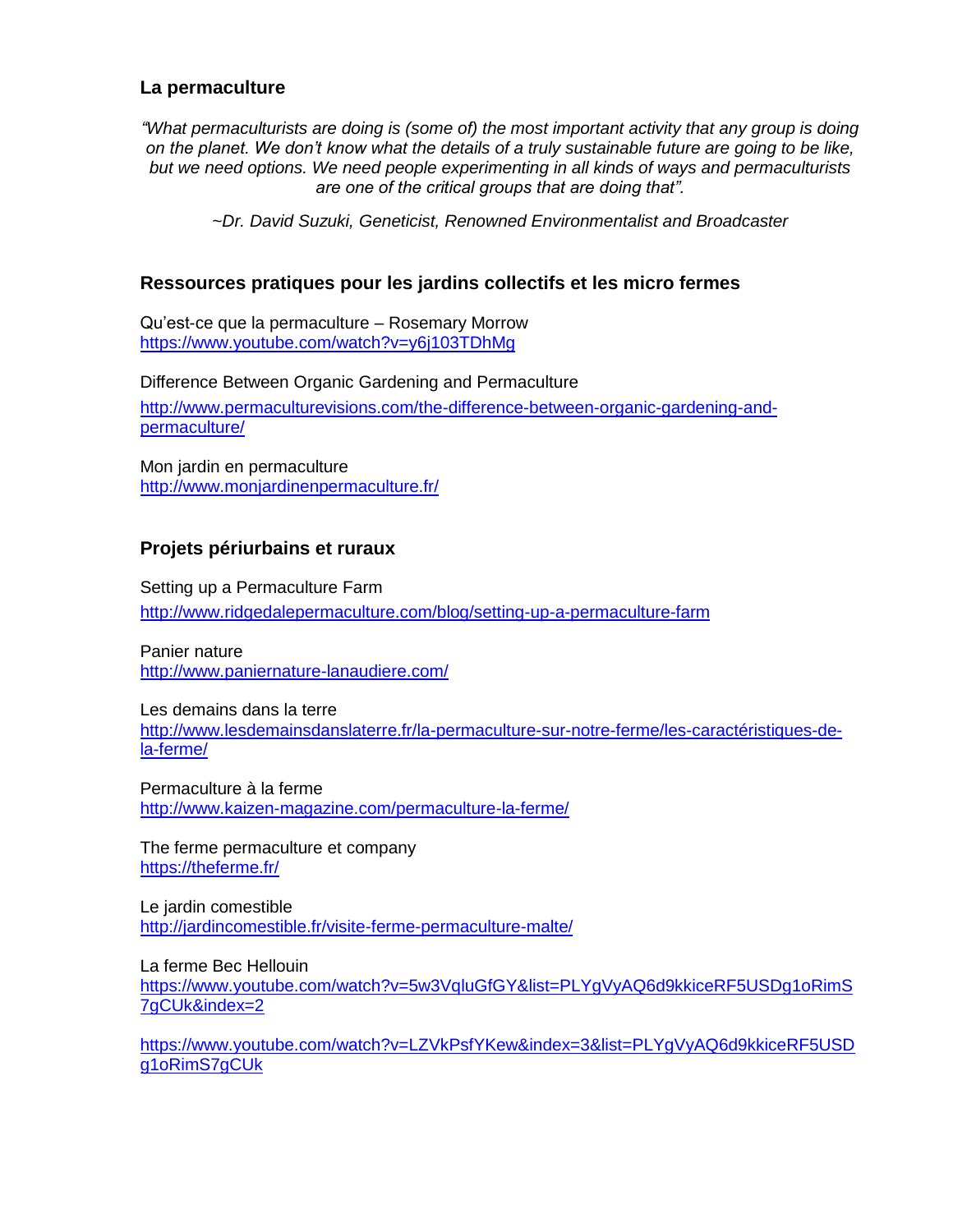Conception Ferme Permaculture Burkina Faso [http://www.gourmandises-sauvages.com/site/conception-ferme-experimentale-permaculture](http://www.gourmandises-sauvages.com/site/conception-ferme-experimentale-permaculture-burkina-faso/)[burkina-faso/](http://www.gourmandises-sauvages.com/site/conception-ferme-experimentale-permaculture-burkina-faso/)

Young agrarians <http://youngagrarians.org/tag/permaculture/>

Holzer permaculture <http://www.krameterhof.at/cms60/index.php?id=178>

The Zaïd Garden [http://www.oumshaina.com/pages/jardinage-1/naturo-sphere/the-zaid-garden-la-permaculture](http://www.oumshaina.com/pages/jardinage-1/naturo-sphere/the-zaid-garden-la-permaculture-au-maroc.html#FVJ0W8eFep0GDyfJ.99)[au-maroc.html#FVJ0W8eFep0GDyfJ.99](http://www.oumshaina.com/pages/jardinage-1/naturo-sphere/the-zaid-garden-la-permaculture-au-maroc.html#FVJ0W8eFep0GDyfJ.99)

Marda permaculture Farm <https://mardafarm.com/about-us-2/>

Bullock's Permaculture Portal <http://permacultureportal.com/index.php>

Chickabee Farm <http://www.chickabee.ca/permaculture-resources>

Terra verde homestead <http://www.terraverdehomestead.com/>

Sage Creek permaculture <http://sagecreekpermaculture.ca/>

Linnea Farm <http://linnaeafarm.org/>

WarterCliff permaculture farm <http://www.watercliffpermaculturefarm.com/>

D Acres of New Hampshire <http://www.dacres.org/media/pictures/gardens/gardens.html>

Aranya's Farm inde <http://permacultureindia.org/permaculture-farms/>

Green shire ecofarm <http://greenshireecofarms.com/>

# **Projets urbains**

Les serres de Clara <http://www.serresdeclara.org/>

**Fermaculture** <http://fermaculture.org/>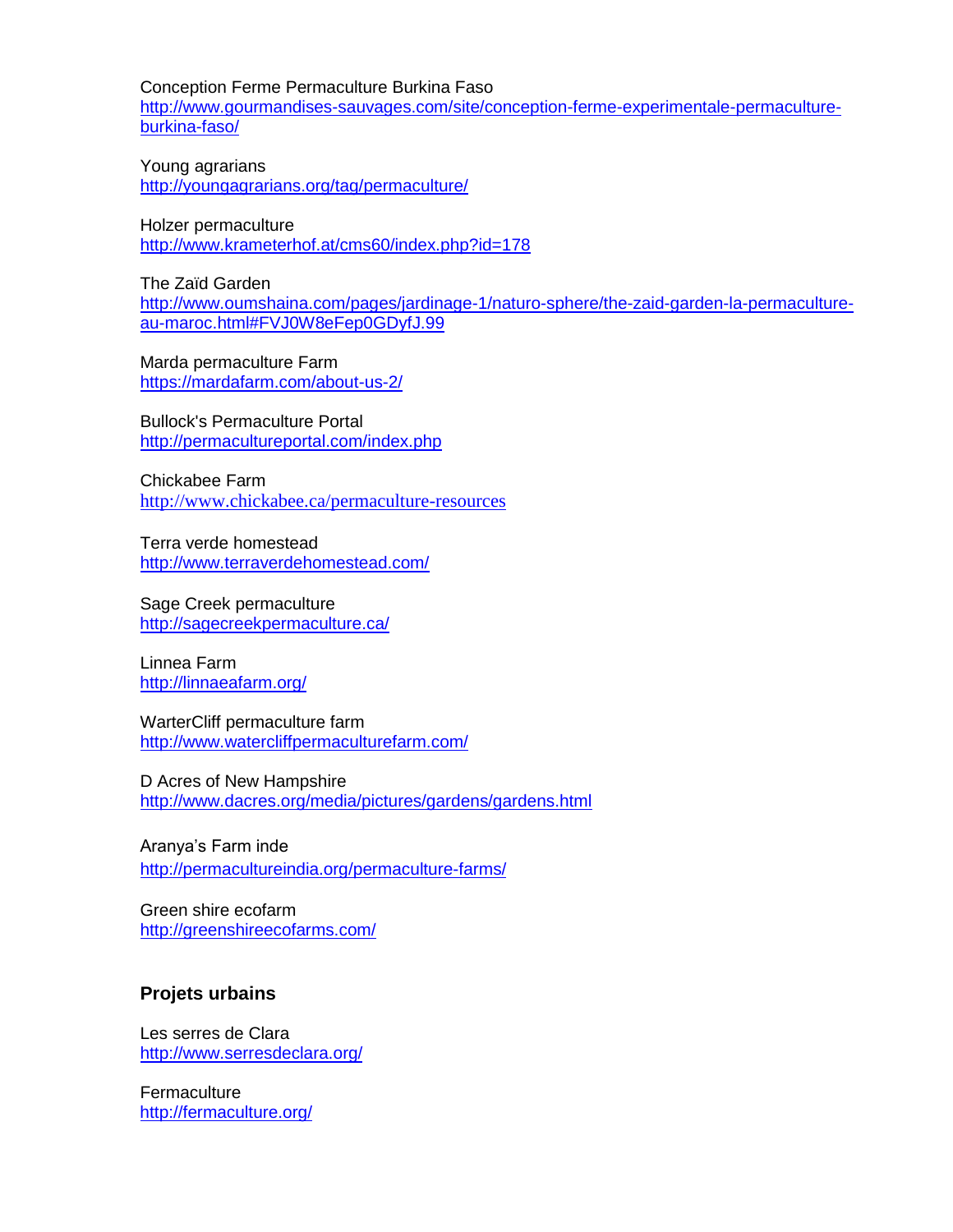Paris <http://www.permaculture.paris/>

Jardin urbain

<https://www.facebook.com/Joseph-Chauffrey-Jardin-urbain-Permaculture-1722720494622272/> <https://www.youtube.com/watch?v=YGqnXOdvDPk>

Jardin permacole UMass <https://www.youtube.com/watch?v=O0XLCNAAXGo>

Our one acre farm <http://ouroneacrefarm.com/>

Urban farm <http://www.urbanfarm.ca/>

Hope permaculture farm <http://www.hopepermaculturefarm.co.za/about-us/>

North Street city farm <http://www.nscf.org.au/>

### **Sécurité alimentaire**

Sharing Farm <http://www.sharingfarm.ca/>

#### **Forêt nourricière**

Jardins ouvriers de Moucron [https://saint-marthien.net/2013/09/12/fabuleux-jardin-urbain-1800-m2-en-permaculture-a](https://saint-marthien.net/2013/09/12/fabuleux-jardin-urbain-1800-m2-en-permaculture-a-mouscron-en-belgique/)[mouscron-en-belgique/](https://saint-marthien.net/2013/09/12/fabuleux-jardin-urbain-1800-m2-en-permaculture-a-mouscron-en-belgique/)

# **Agroécologie**

Le jardin comestible <http://jardincomestible.fr/>

La ferme CANOPEE ! <http://www.lafermecanopee.com/>

Ariège agro-écologie <https://ariegeagroecologie.wordpress.com/la-ferme-familiale/>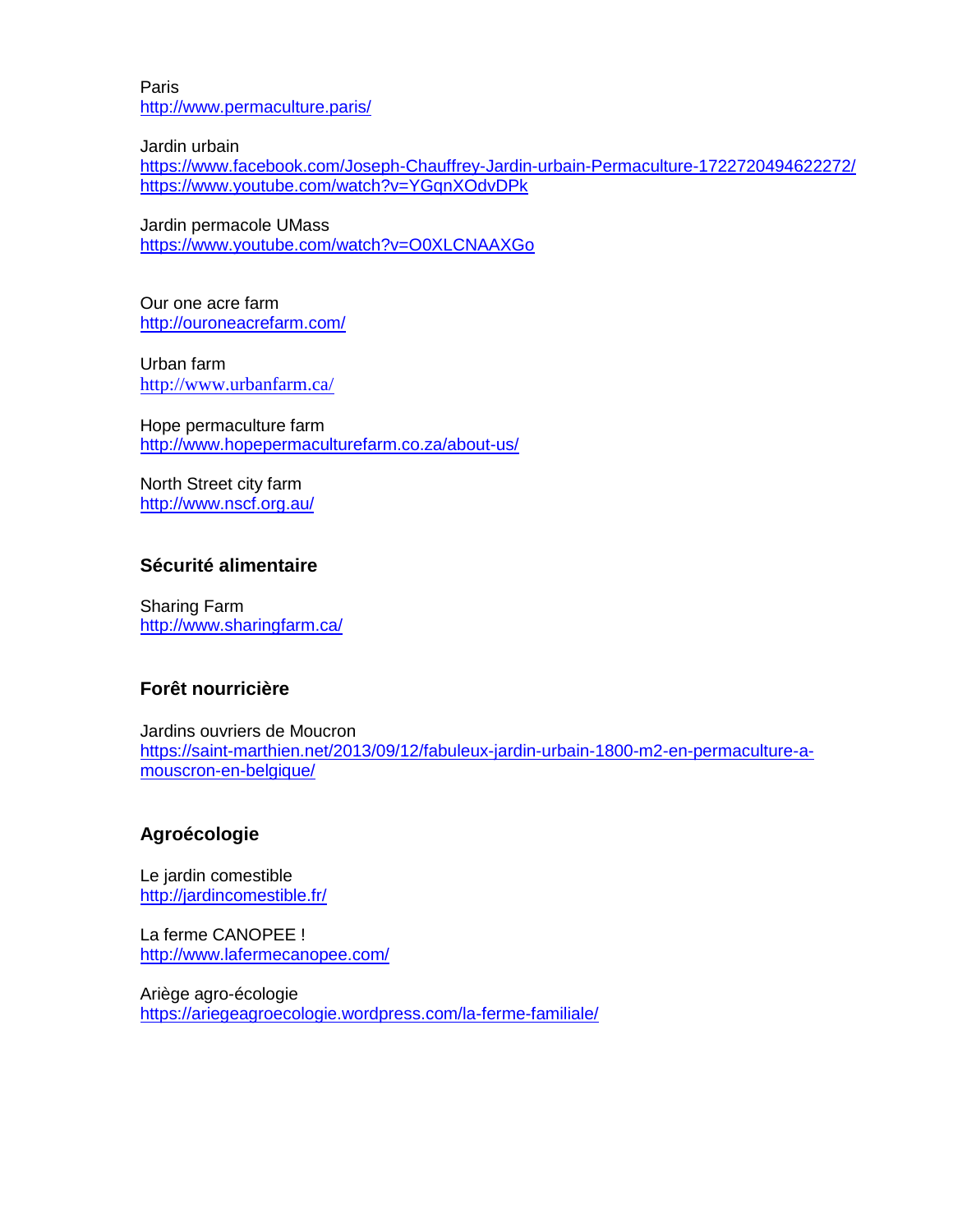# **Agriculture de régénération**

The Kul Kul Farm <http://kulkulfarmbali.com/our-story/>

[Foggy river farm](http://restorativefarming.com/) <http://restorativefarming.com/project/urbanedibleecosystem>

Restauration agriculture <http://restorationagricultureworkshop.weebly.com/>

#### **Agroforesterie et écoforesterie**

Permaculture aux Jardins de Victoria [http://www.estrieplus.com/contenu-permaculture\\_aux\\_jardins\\_de\\_victoria-1597-38644.html](http://www.estrieplus.com/contenu-permaculture_aux_jardins_de_victoria-1597-38644.html)

Le Chêne au pieds bleus <http://lecheneauxpiedsbleus.com/>

Permaforêt <http://permaforet.blogspot.ca/>

Food Plants for canadian Permaculture <https://www.greenbarnnursery.ca/collections/agroforestry-and-permaculture>

Seven Ravens <http://seven-ravens.com/>

**Wildearth** <http://www.wildearthfarmandsanctuary.com/vegan-permaculture/>

The sacred gardener <http://thesacredgardener.ca/workshops/forest-and-field-permaculture/>

Book -Farming the wood <https://farmingthewoods.com/>

# **Élevage**

Permaculture et élevage <http://www.ferme-vieux-poirier.fr/content/47-permaculture-et-elevage>

Meat, A Benign Extravagance <http://www.chelseagreen.com/meat>

### **Productivité**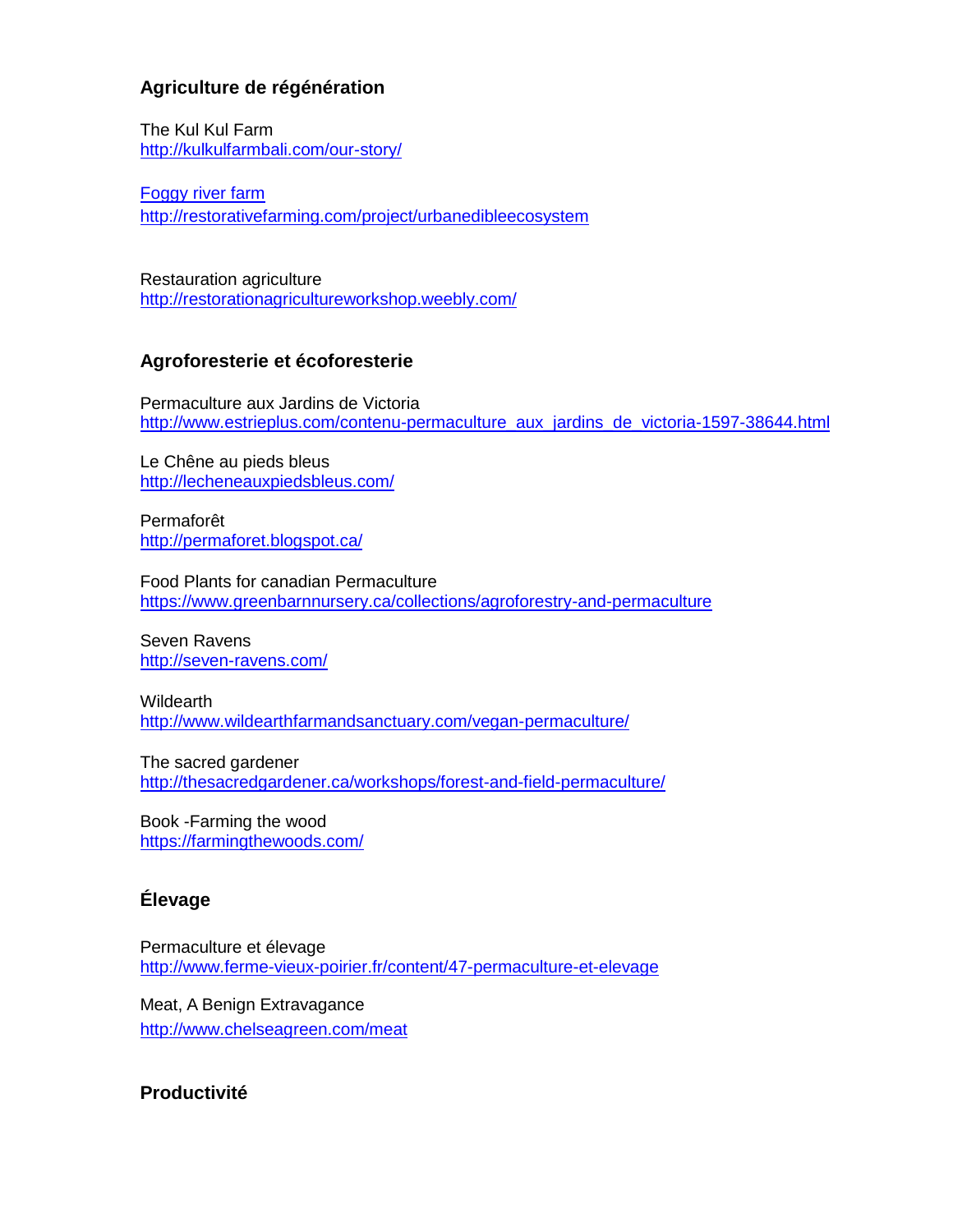La permaculture c'est rentable

[http://www.inra.fr/Chercheurs-etudiants/Agroecologie/Tous-les-magazines/Ferme-du-Bec-](http://www.inra.fr/Chercheurs-etudiants/Agroecologie/Tous-les-magazines/Ferme-du-Bec-Hellouin-la-beaute-rend-productif)[Hellouin-la-beaute-rend-productif](http://www.inra.fr/Chercheurs-etudiants/Agroecologie/Tous-les-magazines/Ferme-du-Bec-Hellouin-la-beaute-rend-productif)

Faire un max de blé grâce à la permaculture : La méthode Fukuoka-Bonfils [https://jardinons.wordpress.com/2013/01/19/faire-un-max-de-ble-grace-a-la-permaculture-la](https://jardinons.wordpress.com/2013/01/19/faire-un-max-de-ble-grace-a-la-permaculture-la-methode-fukuoka-bonfils/)[methode-fukuoka-bonfils/](https://jardinons.wordpress.com/2013/01/19/faire-un-max-de-ble-grace-a-la-permaculture-la-methode-fukuoka-bonfils/)

#### **Autres**

**Terracines** <http://www.terracines.ca/>

**Docterre** <https://www.facebook.com/Docterre-1682645238625490/>

Caroline Dufour-L'arrivé <https://www.facebook.com/caroline.dufourlarrivee>

Permaculture en climat froid <http://permafroid.blogspot.ca/>

Projet canadien <https://www.seeds.ca/about/objectives>

**Permaculteurs** <http://www.permaculteurs.com/>

Liberation ecology <http://liberationecology.org/>

Farm project workgoup <https://www.permaculture.org.uk/our-work/farm-project-working-group>

**Versaland** <http://www.versaland.com/>

Permaculture skills center <http://www.permacultureskillscenter.org/>

Permaculture research institut <http://permaculturenews.org/>

Synergy permaculture <http://synergypermaculture.ca/home/about-us/>

Midwest permaculture <https://midwestpermaculture.com/about/midwest-permaculture/>

Organic lifestyle magazine [http://www.organiclifestylemagazine.com/permaculture-agriculture-the-transition-to-a](http://www.organiclifestylemagazine.com/permaculture-agriculture-the-transition-to-a-sustainable-future)[sustainable-future](http://www.organiclifestylemagazine.com/permaculture-agriculture-the-transition-to-a-sustainable-future)